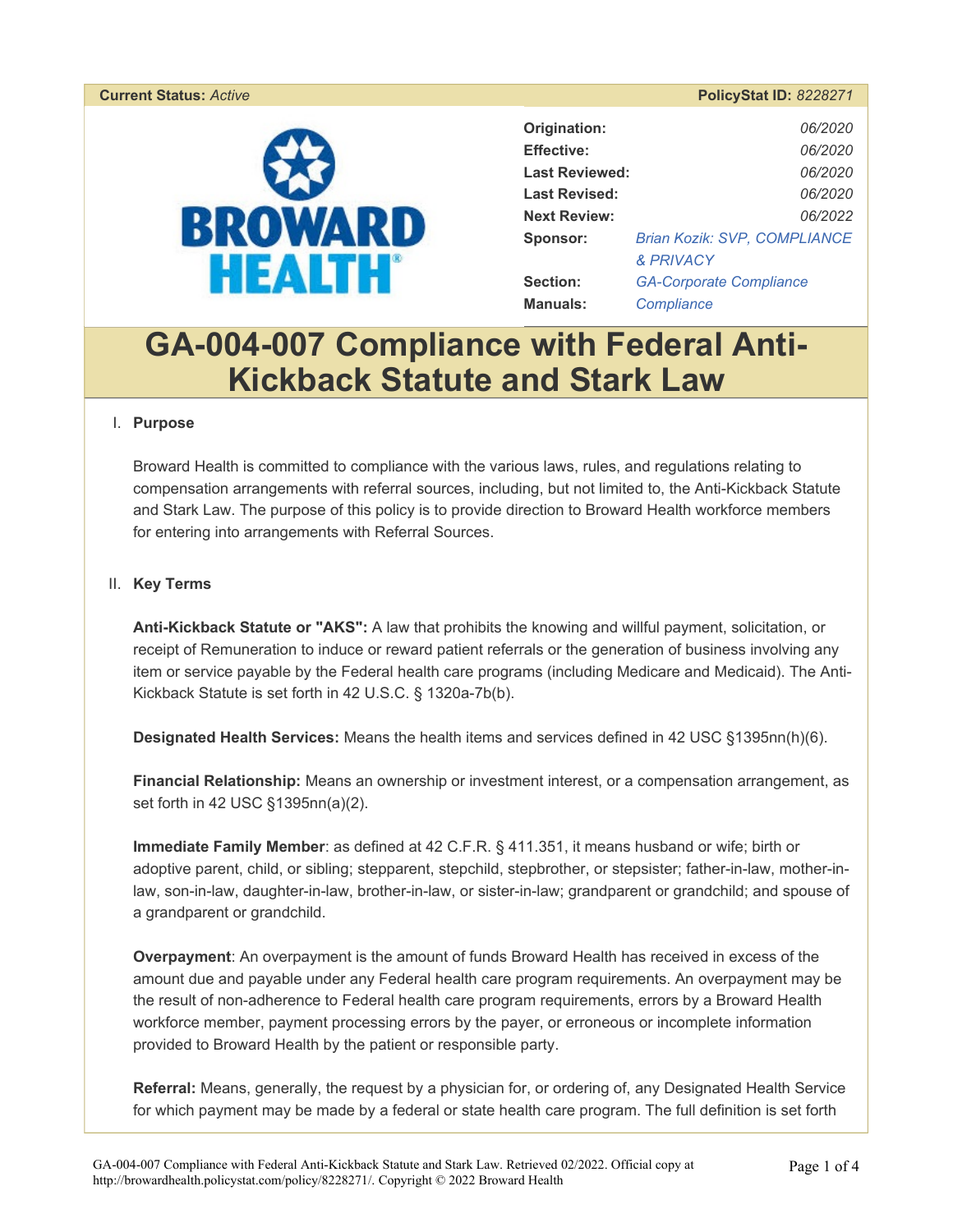#### in 42 C.F.R. § 411.351.

**Referral Source**: Any actual source of health care business or Referrals to Broward Health which involves, directly or indirectly, the offer, payment, or provision of anything of value; or is between Broward Health and any physician (or a physician's Immediate Family Member) who makes a referral (as defined at 42 U.S.C. § 1395nn(h)(5)) to Broward Health for designated health services (as defined at 42 U.S.C § 1395nn(h)(6)).

**Remuneration**: Anything of value, including, but not limited to, cash, items, or services.

**Reportable Event**: Anything that involves: (a) a Substantial Overpayment; (b) a matter that a reasonable person would consider a probable violation of criminal, civil, or administrative laws applicable to any Federal or State Health Care Program for which penalties or exclusion may be authorized; (c) the employment of or contracting with an Ineligible Person; or (d) the filing of a bankruptcy petition. A Reportable Event may be the result of an isolated event or a series of occurrences.

**Stark Law:** A set of federal laws and regulations that prohibit a physician from referring Medicare patients for Designated Health Services to an entity with which the physician (or immediate family member) has a financial relationship, unless an exception applies; the laws and regulations further prohibit the Designated Health Services entity from submitting claims to Medicare for services resulting from a prohibited referral. The laws and regulations are codified at 42 U.S.C. § 1395nn (the statute) and in 42 C.F.R. 411.350, et seq. (the implementing regulations).

**Substantial Overpayment**: Any Overpayment of \$25,000 or more.

#### III. **Policy**

- 1. All Workforce Members are required to comply with the Anti-Kickback Statute and Stark Law.
- 2. Broward Health does not offer, pay, provide, or accept any remuneration, including any payment of any type, for patient Referrals. Broward Health is committed to ensuring that its relationships with physicians and other Referral Sources do not violate the Anti-Kickback Statute, the Stark Law, or any other applicable federal or state laws.
- 3. Broward Health has established a Code of Conduct and policies and procedures which prohibit fraud, kickbacks, bribes, or any kind of Remuneration or benefits intended to induce patient Referrals.
- 4. Broward Health will maintain a centralized tracking system of all contractual relationships with Referral Sources.
- 5. Every agreement with potential referral sources will be specifically reviewed and approved by the Corporate Compliance Department and the Office of the General Counsel pursuant to Physician and Non-Physician Financial Arrangement Approval, Tracking, and Monitoring, Policy No. GA-004-441.
- 6. Any known or suspected violation of the AKS and/or Stark Law must be reported, investigated, and remediated in accordance with Duty to Report, Policy No. GA-004-004 and Compliance Investigations, Policy No. GA-004-008.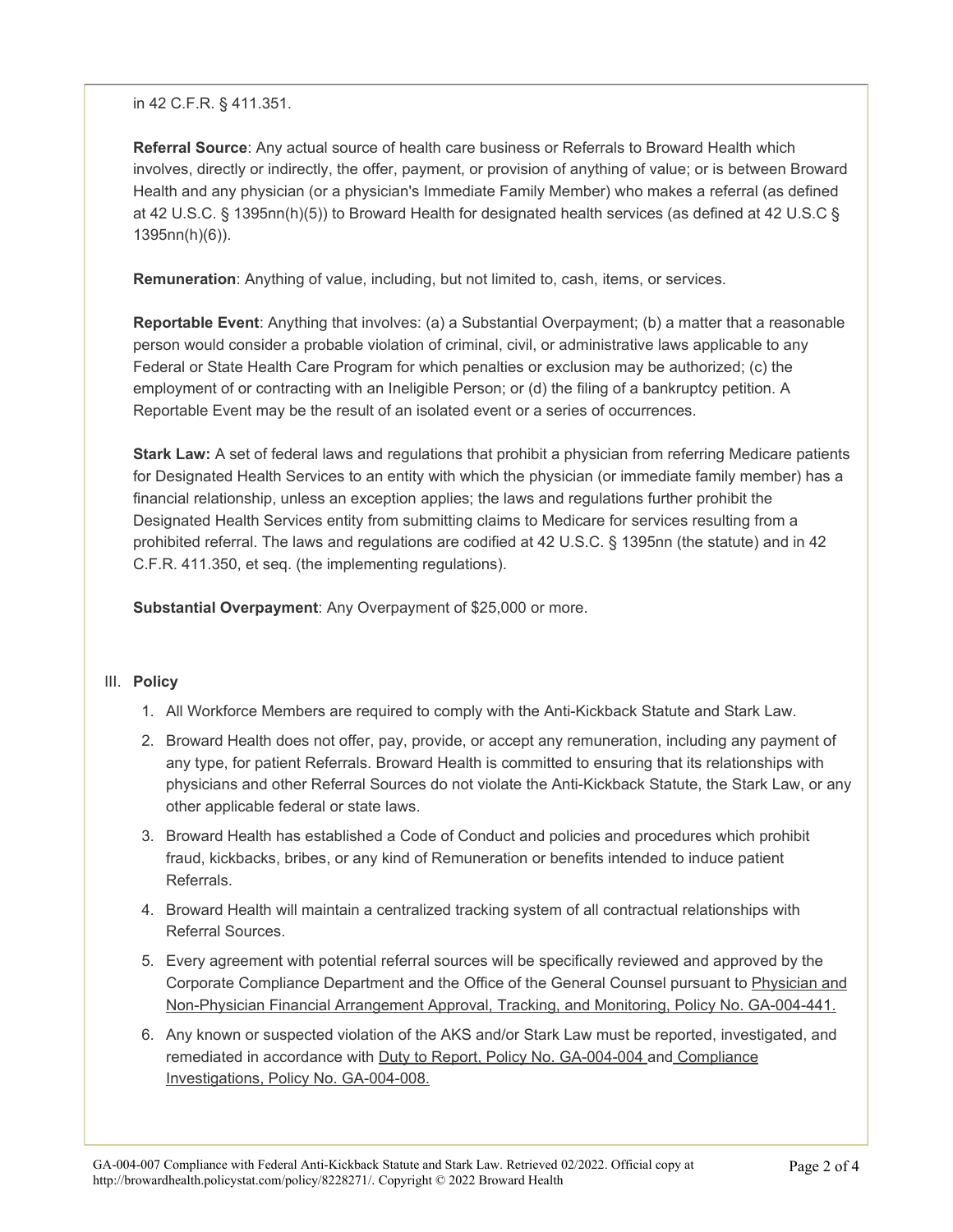#### IV. **Procedures**

- 1. Broward Health will develop various policies and procedures that will govern Financial Relationships between Broward Health entities and a Referral Source. Compliance with these policies is required in any agreement with a Referral Source, unless otherwise granted an exception by the Corporate Compliance Department and Executive Administration in consultation with the Office of the General Counsel. Any proposed exceptions should be discussed with the Chief Compliance Officer (CCO) or designee prior to any formal or informal commitment.
- 2. All agreements with a Referral Sources will be in writing. Broward Health will not enter into side agreements with Referral Source unless there is documented approval by the Office of the General Counsel and the Corporate Compliance Department. In addition, this policy applies to all amendments, auto renewals, and extensions/renewals of agreements involving referrals.
- 3. All agreements with a Referral Source must receive all required approvals in accordance with Review, Approval, and Administration of Contracts, Policy No. GA-001-020 prior to becoming effective.
- 4. If any Workforce Member is in doubt as to whether a potential or current arrangement or course of action violates this policy, they shall seek guidance from the CCO.
- 5. The CCO shall report the results of any report as required by the Investigations policy to the Office of the General Counsel, Executive Leadership, and the Executive Compliance Group (ECG), as necessary and in accordance with Compliance Investigations, Policy No. GA-004-008.
- 6. If at any time, Broward Health identifies an Overpayment, Broward Health shall take steps to repay the appropriate payor in accordance with Overpayments, Policy No. GA-004-493.
- 7. If, after a reasonable opportunity to conduct an appropriate review or investigation of an activity that may violate the AKS or the Stark Law Broward Health determines that there is a Reportable Event, the CCO shall notify the Office of the Inspector General (OIG) of the Reportable Event in accordance with Actions and Events Reportable to the OIG under the Corporate Integrity Agreement, Policy No. GA-004-006.
- 8. Notwithstanding the reporting requirements outlined in this Policy, any activity that is determined to be in violation of AKS or the Stark Law will be reported to the appropriate governmental authorities in accordance with Compliance Investigations, Policy No. GA-004-008.

#### V. **Related Policies and Compliance Documents**

- Actions and Events Reportable to the OIG under the Corporate Integrity Agreement (CIA), Policy No. GA-004-006.
- Compliance Investigations, Policy No. GA-004-008
- Duty to Report, Policy No. GA-004-004
- Gifts, Gratuities, and Business Courtesies, Policy No. GA-004-012
- Overpayments, Policy No. GA-004-493
- Physician and Non-Physician Financial Arrangement Review, Approval, Tracking and Monitoring, Policy No. GA-004-441
- Review, Approval, and Administration of Contracts, Policy No. GA-001-020